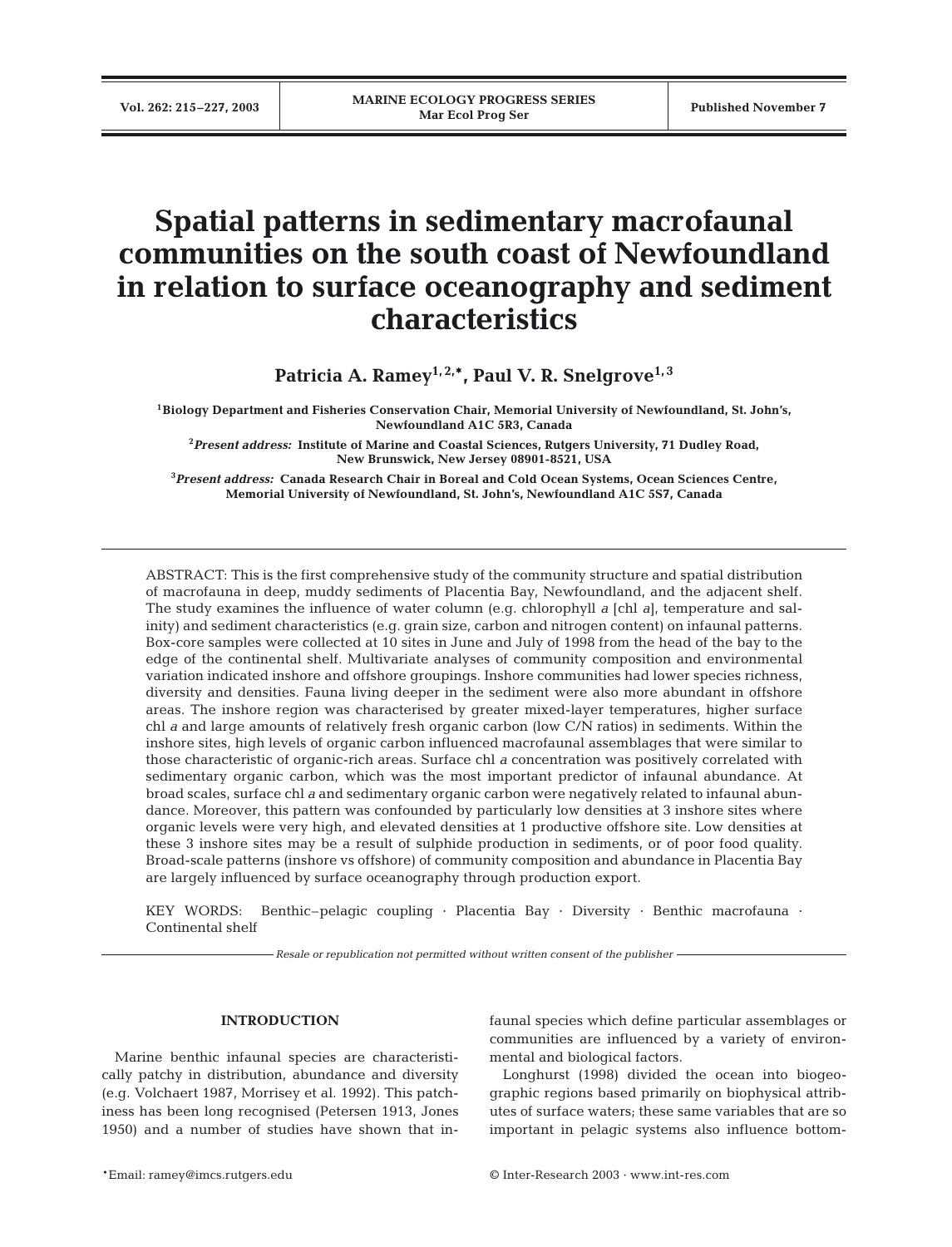living organisms. For example, temperature, salinity and depth often influence broad distributions (from 1 km to 1000s km) in terms of physiological constraints (e.g. Houston & Haedrich 1984: depth). Circulation patterns can influence benthic communities in many ways. Most importantly, they modify other water column processes, such as near-bottom flow, that bring food and new recruits to the community (e.g. Butman 1987, Snelgrove & Butman 1994). Moreover, bottom currents largely determine sediment type and food supply (i.e. organic content) to the benthos, which in turn influences benthic patterns (e.g. Gray 1974, Rhoads 1974). Circulation also affects larval supply to benthic habitats because larval supply is thought to be primarily passive over broad scales (Butman 1987, Bradbury & Snelgrove 2001). However, the link between larval supply and benthic pattern is a subject of continuing debate (Ólafsson et al. 1994, Snelgrove & Butman 1994). Circulation is closely linked to wind as well as topographic features such as islands and banks, which can create enhanced larval retention through eddies (Lobel & Robinson 1986, Tremblay et al. 1994), and also produce highly productive areas associated with upwelling that may influence larval transport and survival (e.g. Shanks 1995)**.** All of these processes act in concert with post-settlement processes such as disturbance (e.g. Rhoads & Young 1970, Woodin 1978), predation (e.g. Peterson 1979) and competition (e.g. Peterson 1977) to influence benthic patterns in distribution and abundance.

Most soft-bottom communities at depths below the photic zone are dependent on sinking water column production as the major food source, and thus the quality and quantity of organic matter reaching the seabed is likely to be an important influence on benthic community structure, biomass and metabolism (Mills 1975, Jørgensen 1983, Smetacek 1984). Horizontal advection can complicate this linkage by causing a spatial discontinuity between surface waters and the benthos through transport of sinking particles (detritus, larvae) to a bottom area that is distant from the surface waters where they were abundant (e.g. Walsh et al. 1988, Lampitt et al. 1995). In addition, decoupling between herbivory and primary production can result in greater export of production to the bottom as a result of lowered zooplankton grazing rates (Ambrose & Renaud 1995).

With the exception of pollution studies (e.g. Pearson et al. 1983), most benthic–pelagic coupling studies have examined infaunal response to organic matter input (i.e. phytodetritus) using community bulk measurements such as oxygen or carbon dioxide exchange (Smith et al. 1983, Duineveld et al. 2000, Witbaard et al. 2000), heat or nutrient release (Smith et al. 1983) or changes of bacterial biomass (ATP) (Drazen et al. 1998). Limited attention has been given to responses of

specific infaunal groups or individuals to variable organic matter inputs. Studies of bacteria (Lochte & Turley 1988, Pfannkuche 1993), meiofauna (Pfannkuche 1993, Gooday et al. 1996) or macrofauna (Long & Lewis 1987, Grebmeier et al. 1988, Pfannkuche 1993, Ambrose & Renaud 1995) have shown a variety of community responses to the input of organic matter.

Macrofaunal studies have typically found a positive relationship between benthic abundance and biomass and enhanced flux of organic carbon to the seabed (Elmgren 1978, Davies & Payne 1984). For example, Grebmeier et al. (1988) found a significantly greater benthic biomass in the Bering Shelf region where water column primary production was much higher, and Ambrose & Renaud (1995) found water column and benthic pigment (chlorophyll *a* [chl *a*] and phaeopigment) concentration were the most important predictors of infaunal density and polychaete biomass.

Although many factors influence patterns of species composition and diversity, it has proven difficult to determine which of these covariables are most important in creating and maintaining structure within benthic communities, particularly given the extreme patchiness of infauna (Whitlatch 1980). Spatial and temporal variability are a major feature of the pelagic realm and the linkage to benthic community pattern is not well understood, especially in cold ocean systems (Snelgrove et al. 2000).

Data on relatively broad-scale (100s km) benthic structure as a function of oceanographic variables are few. The present work is part of a larger study on the Placentia Bay, Newfoundland, ecosystem (e.g. Lawson & Rose 2000, Bradbury et al. 2000, Bradbury & Snelgrove 2001), and the availability of complementary data on surface oceanography provides an opportunity to study benthic patterns of diversity and abundance in relation to a suite of relatively large-scale oceanographic variables. Although studies that have linked surface production to benthic biomass and abundance are typically at larger scales than the Placentia Bay study, multiple surveys of Placentia Bay indicate strong spatial variation in phytoplankton (Bradbury et al. 2000) and zooplankton communities (P. V. R. Snelgrove, S. Fraser, I. R. Bradbury unpubl. data).

The present study describes the community structure and spatial distribution of sedimentary macrofauna on muddy substrates in Placentia Bay and the adjacent shelf environment in relation to environmental variables. Specifically, water column characteristics, such as surface production chl *a,* and sedimentary characteristics, such as carbon and nitrogen content, are examined in order to determine how they influence infaunal community composition and diversity along an inshore/offshore gradient that extends from the head of Placentia Bay to the edge of the continental shelf.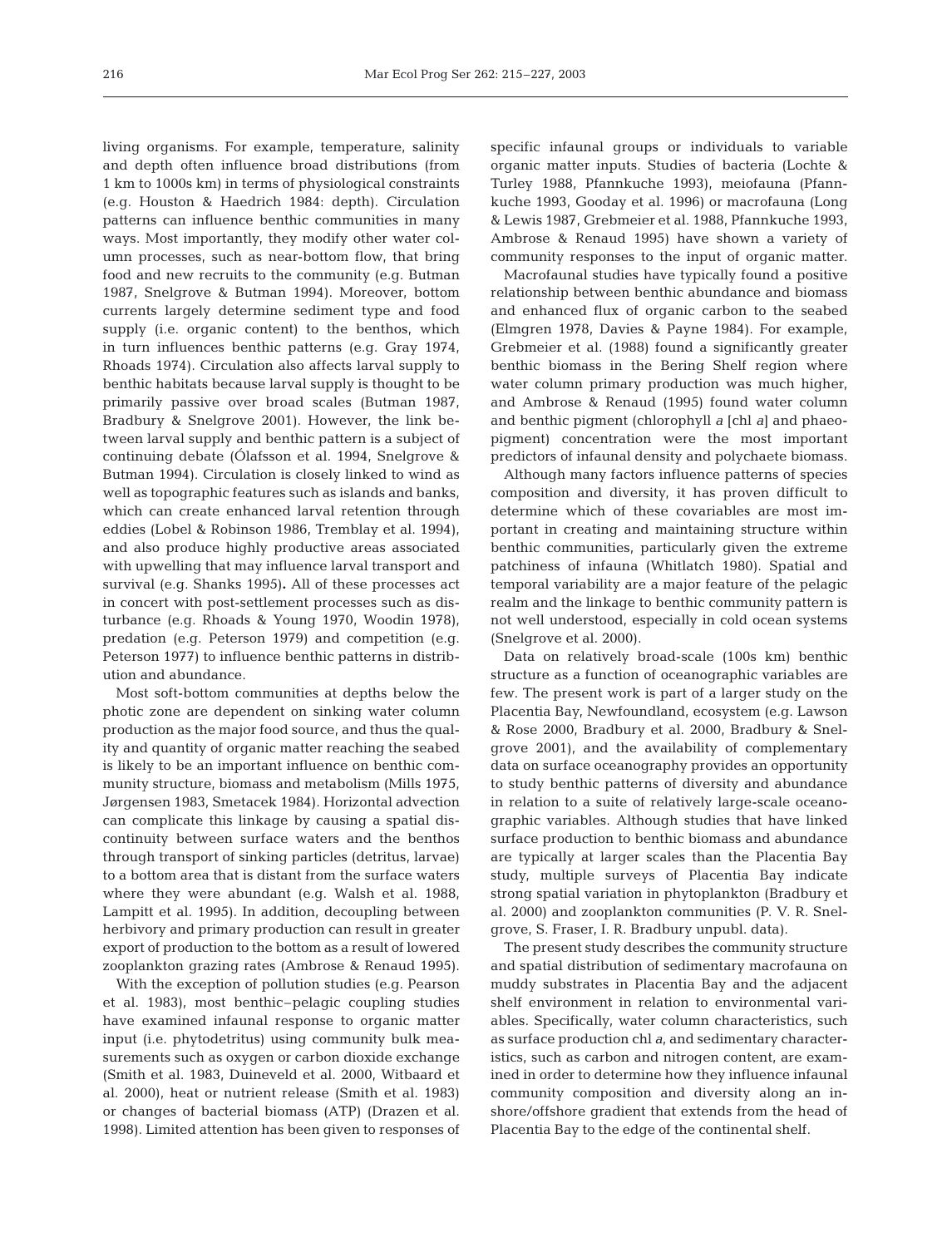### **MATERIALS AND METHODS**

**Study site.** Placentia Bay is a large embayment on the south coast of Newfoundland (Fig. 1),  $\sim$ 132 km long (oriented NNE to SSW) and 100 km wide at its southern mouth, which links it to the adjacent shelf environment. Several shallow banks are interspersed with channels >200 m in depth. The inner part of the bay is divided longitudinally into 3 channels by several islands, whereas the outer bay and shelf are wide open. Circulation patterns within the bay are characterised by northerly flow on the eastern side and southerly flow on the western side, with relatively weak flows at the head of the bay (see Bradbury et al. 2000, Schillinger et al. 2000). Oderin Bank, located in



Fig. 1. Placentia Bay and sampling site locations. Capital letters indicate sampling sites. H denotes head of bay, C denotes Central Channel,  $E_1$ and  $E_2$  are upper and lower Eastern Channel,  $W_1$  and  $W_2$  are Western Channel, O is outer bay,  $S_1$  and  $S_2$  are shelf, and  $S_3$  is the shelf edge. Arrows on the right indicate different parts of the bay including the head and inner bay (collectively the inshore), and the outer bay and shelf (collectively offshore). Inset shows Placentia Bay in relation to Newfoundland. The 100 m depth contour is not shown for the inshore region because it is too close to the 200 m contour

the outer bay, is known locally to be a productive area with summer upwelling.

**Sampling design.** Samples were collected with a small, rectangular single-spade box corer, containing 6 subcores that each measured  $10 \times 10$  cm wide and  $30 \text{ cm}$  deep. Replicate  $600 \text{ cm}^2$  box-core samples were collected using a random, nested design within each site, encompassing a geographic area of  $1.4 \text{ km}^2$ . A total of 6 replicates were collected from sites in the inner bay; however, because of ship time constraints only 2 to 3 replicates were collected from each of the sites located between the outer bay and shelf edge (i.e. Sites O,  $S_1$ ,  $S_2$ ,  $S_3$ ). In some instances, alternate sampling sites were randomly generated, using the same method described above, because bottom sub-

> strate at some of the initial sites was not appropriate for the sampling gear. Most samples were collected from similar depths with the average site depth ranging between 184 and 232 m. However, a site at the head of the bay (H) was much shallower (~67 m) and another in the lower Western Channel  $(W_2)$ was deeper (~286 m).

> **Infaunal sampling.** The subdivision of the box corer into 6 subcores allowed several variables to be sampled simultaneously. Four of the subcores were processed over a 500 µm screen to evaluate the macrofaunal community, and 1 of the 2 remaining subcores was used for CHN and grain size analyses. Because macrofauna generally occur within the top 6 to 8 cm of sediment and are usually concentrated in the welloxygenated top 3 cm, subcores were sectioned into 0 to 3 cm and 3 to 10 cm vertical increments for macrofaunal analysis; this strategy facilitated later processing. Macrofaunal samples were initially preserved in 4% buffered formalin and then transferred to 70% ethanol with rose bengal. Only macrofaunal individuals were enumerated and identified to species where possible. Nemerteans and a few representatives from difficult groups such as Capitellidae and Paraonidae were not identified to the species level.

> **Environmental data.** Vertical casts for salinity and temperature were collected with a Seabird 25 CTD concurrently with box core samples at 1 of the replicate sampling areas at each site within the inner bay, outer bay and shelf edge and at 2 of the replicate sampling areas at each site on the shelf  $(S_1$  and S<sub>2</sub>). Mixed-layer temperatures and salinities were determined by averaging the upper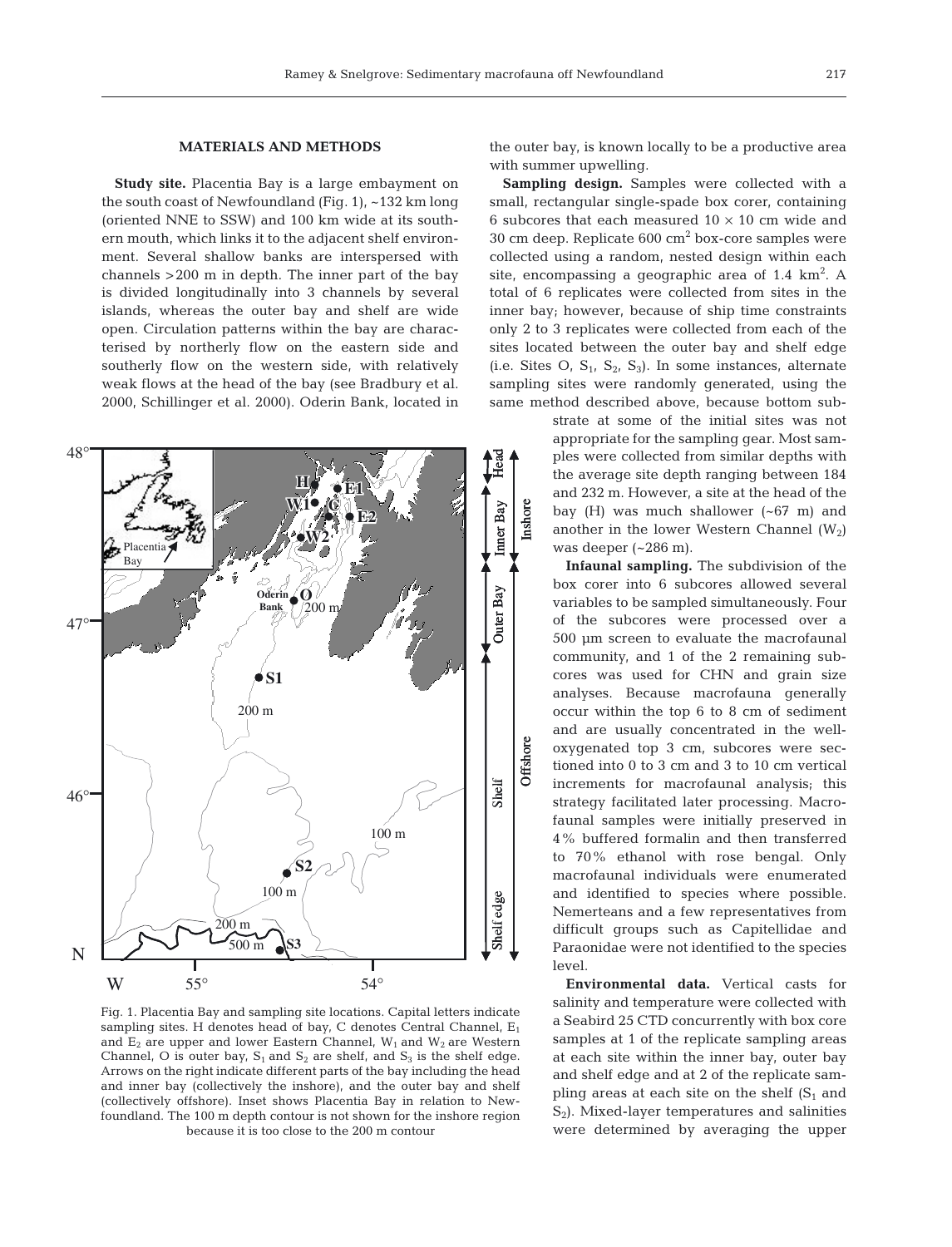40 m from each profile, and bottom temperatures and salinities were taken from approximately 5 m above the bottom. Chl *a* samples were collected from a grid of stations throughout Placentia Bay during June and August 1998. Triplicate 100 ml samples were collected with a 5 l Niskin bottle at 5 m depth and analysed by methods outlined by Bradbury et al. (2000). These measurements were consistent with distributions observed in SeaWiFS (sea-viewing wide field of view sensor) sea surface images for the same time period (see http://dfomr.mar.dfo-mpo.gc.ca./science/ocean/ seawifs/seawifs\_1.html). Chl *a* measurements for April, July and September were taken from SeaWiFS. Distances of each site from the nearest shoreline and from the head of the bay were determined using the program Mapinfo. CTD casts and chl *a* measurements were not conducted at all replicate sampling areas due to ship time constraints.

**Sediment analyses.** For grain size analysis, a 50:50 water:peroxide solution was added to each sediment sample and then heated to remove organics. Disaggregated samples were wet-sieved for coarse fractions  $(62.5 \text{ to } 350 \text{ \mu m})$ , whereas sedigraph analysis  $(5100 \text{ \mu m})$ Micromeritics) was used to determine fine fractions (<62.5 µm) (modified from Lewis & McConchie 1994). For CHN analysis, samples were freeze-dried at –60°C prior to analysis in a Perkin Elmer Model 2400. Sediments were not acid-treated prior to elemental analysis to remove inorganic carbon because shell fragments were not observed in sediments and sediment samples from other Newfoundland Bays have shown that carbonate concentrations are very low and do not affect total carbon values (E. Hatfield, Memorial University, pers. comm.).

**Data analyses.** The 4 subcores in a given boxcore were pooled for community composition analysis, resulting in 6 replicate samples  $(400 \text{ cm}^2 \text{ surface area})$ each) at each site within the bay, but fewer replicates in the outer bay and shelf. Community composition was compared among sites using CNESS (chord distance normalised expected species shared) as described by Trueblood et al. (1994). CNESS is an extension of Orloci's (1978) chord distance and Grassle & Smith's (1976) NESS (normalised expected species shared). This particular index was chosen because it is sensitive to rare as well as abundant species. Distribution patterns were clustered using unweighted, pair–group mean average sorting of CNESS dissimilarities (COMPAH 96, E. D. Gallagher, University of Massachusetts, Boston); a metric scaling of CNESS was also performed (Matlab program by E. D. Gallagher).

The normalised hypergeometric probability matrix (H) that was produced by metric scaling of CNESS was then analysed by principal components (PCA–H). Plots produced from this analysis are very similar to those

produced by non-metric multidimensional scaling (NMDS) (Trueblood et al. 1994, Snelgrove et al. 2001); however, because the scaling is metric, it is possible to overlay a Gabriel Euclidean distance biplot (Gabriel 1971), where the length and angle of species vectors indicate the contribution of the species to the PCA–H axes. For simplicity, only species that contributed  $>5\%$ to CNESS variation were included in the biplots.

Determining which species are most influential in creating the spatial pattern from the biplots alone is somewhat subjective, because biplots capture withinsite as well as between-site variation. To provide a more objective interpretation, discriminant function analysis (SPSS 8.0) was also performed with site grouping (as determined from PCA–H analysis) designated as factor. This analysis was not used for formal hypothesis testing; instead it was used as a relative yardstick to evaluate which species were responsible for the between-site variation observed in the PCA–H plots. Taxa with a p-value  $< 0.05$  were designated as most important. The percentage that each species contributed to total individuals was calculated using the same site groupings as the discriminant function analysis.

PCA (principal component analysis) determined differences among the 10 sampling sites based on environmental variables, including abiotic and biotic water column variables and sediment-related measures (SPSS 8.0). Prior to analysis, variables were standardised *Z*-scores to weight all variables equally. Because of the close proximity of replicate sites, environmental variables were only collected for 1 or 2 of the replicate sampling locations at each site; replication of environmental variables was therefore less than it was for species data. Summary biotic variables (e.g. diversity) were linearly correlated with environmental variables; Dunn-Šidák adjustment of the p-value resulted in a critical p-value of 0.0002. A multiple regression with adjusted *F*-ratios and p-values was also run separately with diversity, richness and density as the dependent variable and environmental variables as the independent variables. A stepwise approach was used, so only significant variables were included in the model. Given that many of the environmental variables in this study are interrelated, only 9 were used in this analysis: depth, % organic carbon (variation in C/N ratios among sites was small), mixed-layer temperature, bottom temperature, bottom salinity, mixed-layer salinity, distance from the head of the bay, chl *a* in June and % very fine to medium silt.

Summary variables (Shannon-Wiener diversity *H* ' [base 2], richness, evenness and density of total macrofauna) were compared at each site by plotting means and 95% confidence intervals. Vertical fractions (i.e. total density in the 0 to 3 cm fraction compared to the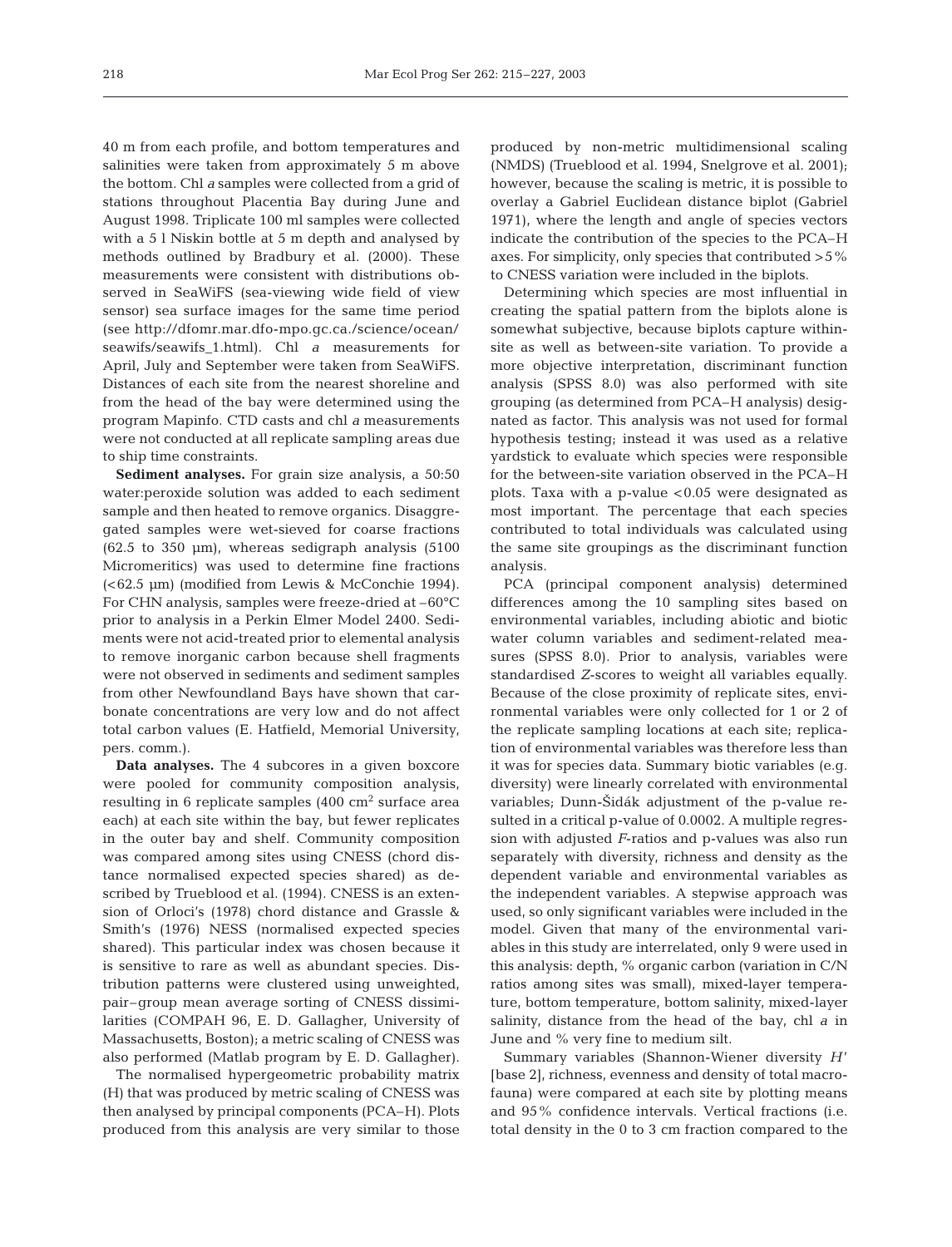

Fig. 2. Cluster analysis of the 10 site (47 box core samples) by 118 species matrix based on CNESS dissimilarity. Capital letters stand for sites sampled: H (head bay),  $E_1$  and  $E_2$  (upper and lower Eastern Channel),  $W_1$  and  $W_2$  (upper and lower Western Channel), C (Central Channel),  $S_1$  and  $S_2$  (shelf) and  $S_3$  (shelf edge)

3 to 10 cm fraction) were also compared among different areas of the bay to examine whether some sites contained deeper-living infauna compared to others. Average densities of the dominant taxa (i.e. taxa that were among the 4 most abundant at any 1 site) were compared by plotting means and 95% confidence intervals for each site. Because multivariate analyses suggested an inshore/offshore difference, where the outer bay was more similar in terms of species composition and environmental variables to the shelf samples (see 'Results'), offshore and inshore samples were grouped separately for diversity comparisons. Inshore and offshore comparisons were made with a Mann-Whitney *U*-test.

#### **RESULTS**

At a dissimilarity of 67%, cluster analysis showed 6 infaunal groups (Fig. 2): the head (H), Central Channel (C), outer bay (O), combined Eastern and Western Channels ( $E_{1\&2}$  and  $W_{1\&2}$ ), shelf sites ( $S_1$  and  $S_2$ ) and shelf edge  $(S_3)$ . Site groupings based on PCA–H analysis were less ambiguous (Fig. 3), with distinct communities at the head of the bay (H), in the Central Channel  $(C)$  and at the edge of the continental shelf  $(S_3)$ . The Eastern and Western Channels formed a grouping (except for several Western Channel samples), and the outer bay (O) and shelf sites  $(S_1 \text{ and } S_2)$  formed another grouping. Thus, the inner bay channel samples  $(E_{1\&2})$ and  $W_{1\&2}$ ) were generally similar to one another and

the outer bay samples (O) were more similar to those collected from the shelf  $(S_1, S_2)$ . Moreover, unlike the pattern observed for the inner bay, the outer bay/shelf sites  $(O, S_1, S_2)$  were distinct from one another, and the shelf edge site  $(S_3)$  was distinct from each of these. Thus, benthic composition changed and became more spatially distinct with increased distance from the



Fig. 3. PCA–H metric scaling ordination in 2 dimensions of box core spatial patterns based on CNESS (n = 10 individuals). The first 2 axes explain 24 and 14% of the variance in the data respectively. Species vectors (Gabriel Euclidean distance biplot) have been overlaid on community ordination to show which species contribute to CNESS variation among samples and therefore drive spatial patterns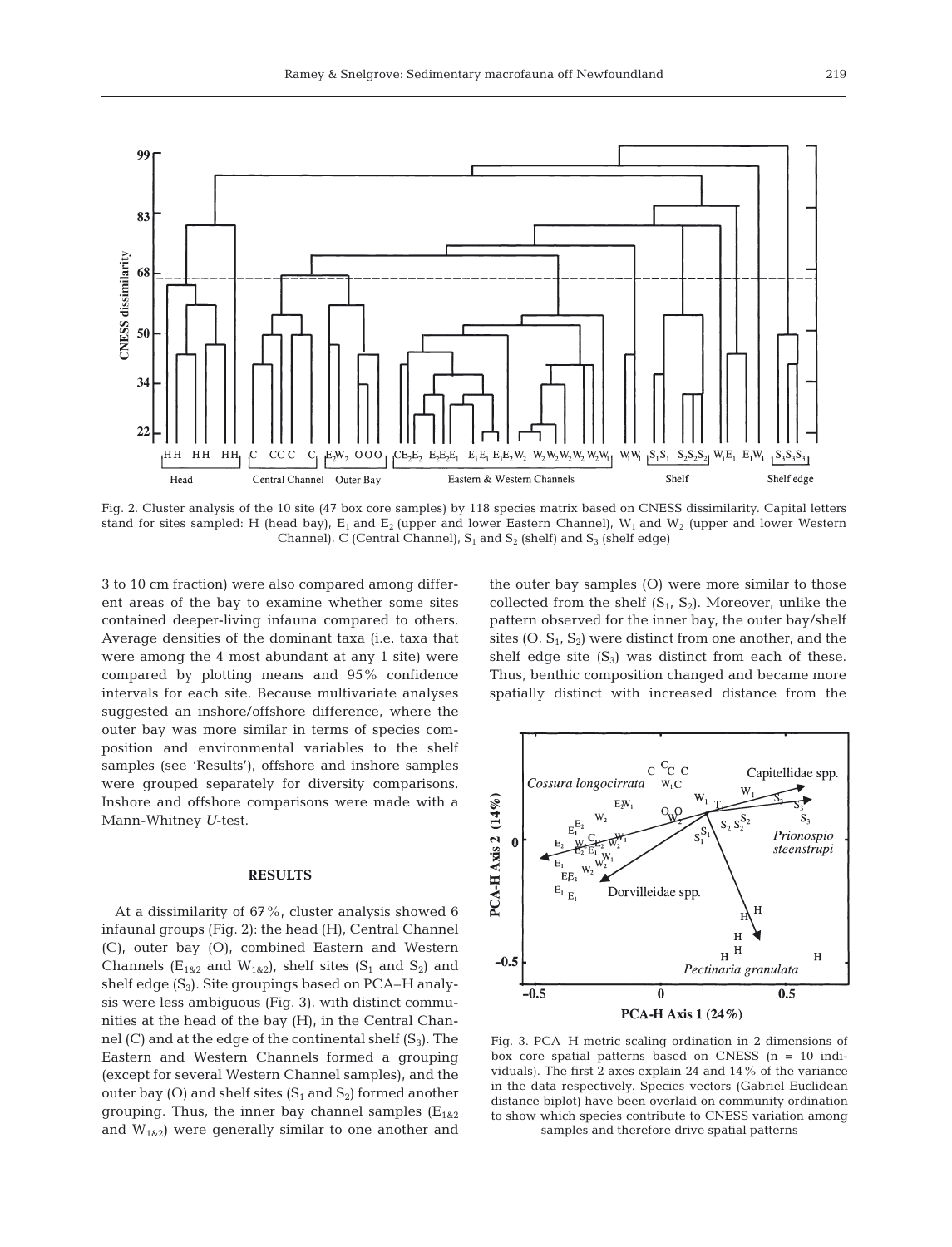Fig. 4. Plot showing means and 95% confidence intervals for (A) total density of macrofauna at each site (n = 6 for Head, Central, West 1 and 2, East 1 and 2,  $n = 2$  for Shelf 1, and  $n = 3$  for Outer, Shelf 2 and 3), (B) species richness, (C) species evenness  $J'$ , (D) Shannon diversity *H* '. Note scale on *y*-axes differs among panels

inner bay. Analysis of finer-scale patterns within the inner bay (authors' unpubl. data) revealed spatial patterns that were not evident in this analysis of broadscale patterns. For example, discernible communities occurred at the head of the bay (H), another grouping included samples from the Central and upper Western Channel, and a third group included samples from the Eastern and lower Western Channels.

Overall density ranged between 2717 and 17 725 ind.  $m^{-2}$  (Fig. 4A) with highest densities in the outer bay (O) and lowest densities at the head of the bay (H), in 42.5,  $p = < 0.001$ ) were found in the 3 to 10 cm portion of samples from the head and inner bay ( $\bar{x}$  inshore =  $28.33$  ind. per  $400 \text{ cm}^2$ ) than those from the outer bay and shelf ( $\bar{x}$  offshore = 104.46 ind. per 400 cm<sup>2</sup>) (Fig. 5, Table 1).

A total 15 120 individuals were collected from 10 stations encompassing 118 different taxa. Many taxa were present at very low densities at few sites; of the 118 taxa, 35 were present at only 1 site. The dominant taxa in Placentia Bay included 11 polychaete species, the bivalve *Thyasira* sp., Nemertea species and the

the Central Channel (C) and in the upper Western Channel  $(W_1)$ . Despite some overlap, total density was significantly higher  $(n = 47)$ ,  $U$ -test = 105.5,  $p = 0.020$ ) offshore  $(\bar{x} = 451.0 \text{ ind.} \text{ per } 400 \text{ cm}^2)$  than inshore  $(\bar{x} = 282.19 \text{ ind.} \text{ per } 400 \text{ cm}^2)$ (Table 1). A comparison of the distribution of macrofauna among vertical fractions revealed that the majority of individuals  $($ >70%) were found in the top 0 to 3 cm of sediment. However, significantly fewer organisms  $(n = 47, U-test =$ 

Table 1. Mann-Whitney test for differences in diversity, species richness, evenness, total density, density in the 3 to 10 cm core fraction and density in the 0 to 3 cm core fraction between the inshore  $(H, C, E_1, E_2, W_1, W_2)$  and offshore  $(O, S_1, S_2, S_3)$  regions of Placentia Bay at  $\alpha$  = 0.05. Significant p-values are shown in bold

| Variables                       | Inshore<br>$(n = 36)$ | $(n = 11)$ | Offshore Mann-Whitney U-test<br>$(n = 47)$ | p-value |
|---------------------------------|-----------------------|------------|--------------------------------------------|---------|
| Diversity $H'$ (base 2)         | 1.76                  | 2.39       | 95.00                                      | 0.010   |
| Species richness                | 24.17                 | 38.72      | 50.50                                      | < 0.001 |
| Evenness $(J')$                 | 0.57                  | 0.67       | 145.00                                     | 0.183   |
| Total density                   | 21.43                 | 32.41      | 105.5                                      | 0.020   |
| $0-3$ cm (mean per 400 cm)      | 282.2                 | 451.0      | 105.50                                     | 0.020   |
| 3-10 cm (mean per 400 cm) 28.33 |                       | 104.46     | 42.50                                      | < 0.001 |

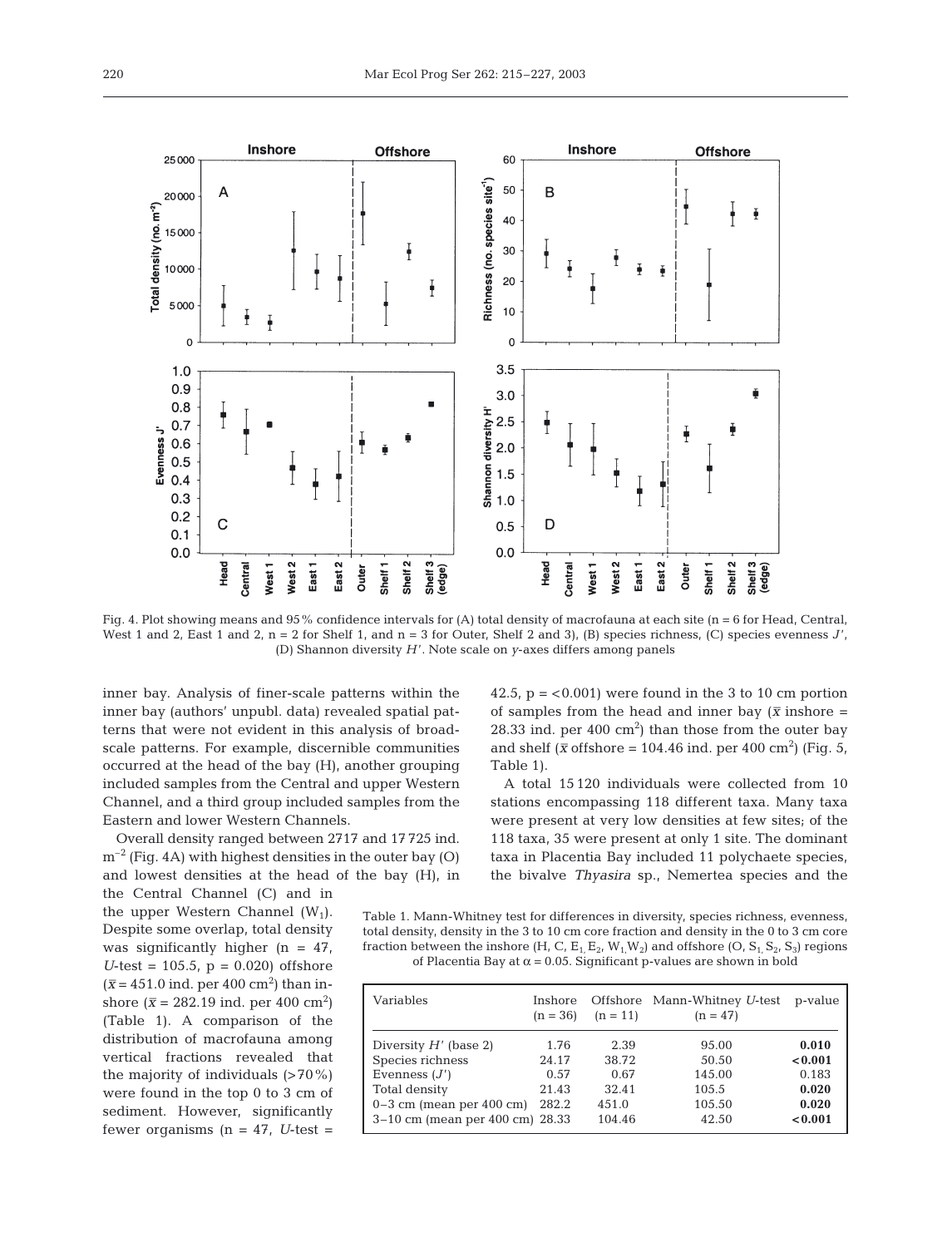

Fig. 5. Plot showing means and 95% confidence intervals for total density of macrofauna in the 0 to 3 cm and 3 to 10 cm sediment fractions at each site (n = 6 for Head, Central, West 1 and 2, East 1 and 2,  $n = 2$  for Shelf 1, and  $n = 3$  for Outer, Shelf 2 and 3)

amphipod *Byblis gaimardi* (Fig. 6). Polychaetes were the most abundant group, comprising 88% of total infauna. Bivalves and amphipods constituted 4 and 2%, respectively. The single most abundant species was the polychaete *Cossura longocirrata,* which comprised 54% of the total infauna (63% of polychaetes); densities ranged from 33 to 350 ind. per 400  $\text{cm}^2$ (Fig. 6). The polychaetes *Prionospio steenstrupi* (8% of total infauna), *Nephtys neotena* (3% of total infauna) and Dorvilleidae (3% of total infauna), including *Parougia eliasoni* and *Dorvillea rudolphi*, were the next most abundant taxa. Gabriel biplots indicate that the polychaetes *C. longocirrata* and Dorvilleidae spp. were more abundant within the inner part of the bay  $(H, C, W_{1\&2}, E_{1\&2}),$  whereas Capitellidae spp. and *P*. *steenstrupi* were more abundant on the shelf  $(S_{182})$  and at the shelf edge  $(S_3)$ , (Fig. 6). At the head of the bay (H), the polychaete *Pectinaria granulata* was abundant, comprising 25% of total densities. This species was either absent or rare at all other sites (Fig. 6).

Discriminant function analysis on the above site groupings identified 40 taxa, in addition to those listed above, as being important in the between-site variation observed in PCA–H plots. Of these 40, taxa comprising >5% of the total density at any one site included *Thyasira* sp., which was abundant in the Central Channel (C) and outer bay, as well as Nemertea, Paraonidae sp., *Chaetozone setosa* and *Terebellides stroemi,* which were also more abundant at the shelf edge.

Species richness ranged from 18 to 45 taxa per sample (Fig. 4B) and was significantly higher  $(n = 47)$ , *U*-test = 50.5,  $p < 0.001$ ) in offshore ( $\bar{x}$  offshore = 38.72,  $\bar{x}$  inshore = 24.17) samples (Table 1); however, species



Fig. 6. Plot showing mean densities and 95% confidence intervals of dominant taxa with  $n = 6$  (Head, Central, West 1 and 2, East 1 and 2),  $n = 2$  (Shelf 1) and  $n = 3$  (Outer, Shelf 2 and 3). Note scale on *y*-axes differs among taxa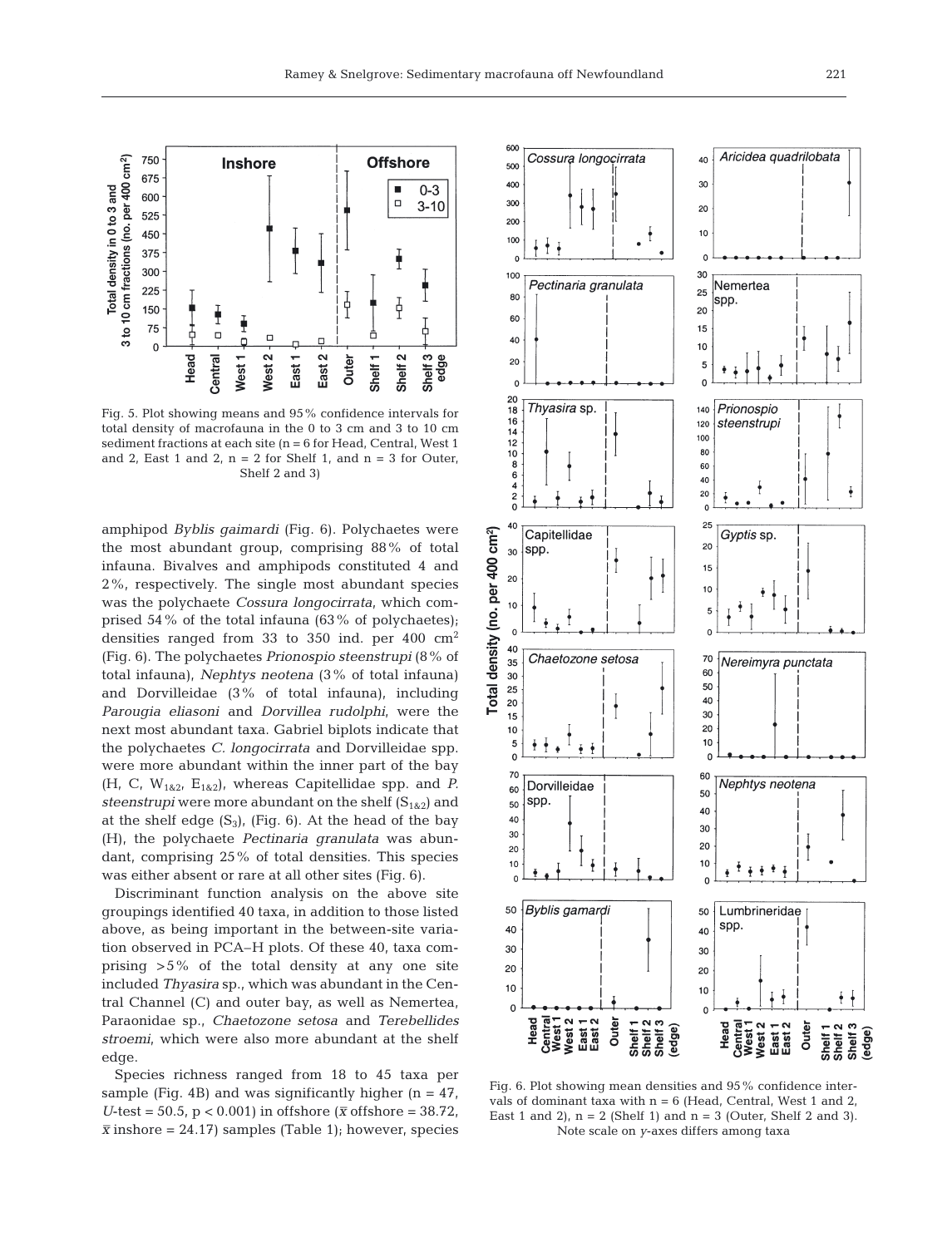richness offshore was highly variable. Evenness varied between 0.42 and 0.82 (Fig. 4C) and was not significantly different  $(n = 47, U-test = 145.0, p = 0.018)$ between inshore and offshore stations ( $\bar{x}$  offshore = 0.67,  $\bar{x}$  inshore = 0.57) (Table 1). Shannon diversity *H*' indices for Placentia Bay and the adjacent shelf (Fig. 4D) ranged from very low to moderate (1.3 to 3.1). Diversity  $H'$  was lowest in the Eastern Channel ( $E_{1\&2}$ ), lower Western Channel  $(W_1)$  and  $S_1$ , and was highest at the shelf edge (S<sub>3</sub>). Diversity inshore ( $\bar{x}$  = 1.76) was significantly lower  $(n = 47, U-test = 33.6, p < 0.010)$ than offshore  $(\bar{x} = 2.39)$  (Table 1).

### **Environmental data**

Mean sedimentary organic carbon in the bay was significantly higher  $(n = 43, U-test = 15,$  $p < 0.001$ ) in the head and inner bay ( $\bar{x} = 6.49\%$ ,  $SD = 1.20$ ,  $n = 18$ ) compared to the outer bay  $(O)$ , shelf  $(S_1, S_2)$  and shelf edge  $(S_3)$ ;  $(\bar{x} = 2.25\%$ ,  $SD = 1.65$ ,  $n = 10$ ). C/N ratios were relatively low in the area between the head of the bay and shelf ( $\bar{x}$  = 8.63, SD = 0.40, n = 26), and were much higher at the shelf edge ( $\bar{x}$  = 19.4, SD = 19.44,  $n = 2$ ) (Table 2). The head and inner bay were dominated by clay and very fine to medium silt sized sediment particles, whereas the outer bay and shelf edge contained more coarse silt and very fine sand (Table 2). Mixed-layer temperatures averaged  $9.33^{\circ}$ C (SD = 0.55, n = 6) in the head and inner bay and  $6.82^{\circ}$ C (SD = 1.21, n = 6) in the outer bay, shelf and shelf edge. Bottom temperatures in the inner bay were low  $(\bar{x} =$  $-0.54$ °C, SD = 0.23, n = 5), except at the head of the bay, where temperature was 3.43°C. Average outer-bay and shelf-bottom temperatures were  $-0.50^{\circ}$ C (SD = 0.12, n = 5), but temperature was much higher at the shelf edge (7.0°C) (Table 3). Chl *a* concentrations in the water were high at the head and inner bay during June  $(\bar{x} = 0.50 \text{ µg } l^{-1}$ , SD = 0.39, n = 6) and August  $(\bar{x} = 0.48 \text{ µq l}^{-1}, SD = 0.22, n = 6)$  (Table 3) (see Bradbury et al. 2000 for chl *a* field data maps).

Spatial pattern in PCA analysis of environmental data showed similar spatial groupings to those observed for the species data. The head and inner bay samples clearly separated from outer bay and shelf samples, along Factor 1, whereas the shelf edge samples were separated from the outer bay and remaining shelf samples along Factor 2 (Fig. 7). The head of the bay also differed from the inner bay samples. Unlike the PCA–H analysis of species data, the centre bay grouped with the rest of the inner bay. Produc-

tion-related variables (average % C, chl *a* July and August, average % N), abiotic water column variables (mixed-layer temperature) and grain size (very fine to medium silt) were heavily weighted positive loadings along Factor 1. Very fine sand and abiotic water column variables (mixed layer salinity, bottom temperature) and distance from the head of the bay and shoreline were negative loadings along Factor 1. Bottom temperature was heavily weighted positively along Factor 2. Chl *a* (April, July and August) was significantly correlated positively with sedimentary organic carbon. Mixed-layer temperature was also significantly correlated with chl *a* (April and July) and organic carbon. Multiple regression analysis showed that all of the models developed to predict infaunal density, species richness and diversity were signifi-



Fig. 7. (A) Spatial patterns defined by principal components analysis of environmental variables. (B) Heavily weighted loadings  $(\pm 0.70)$ are shown in bold and italics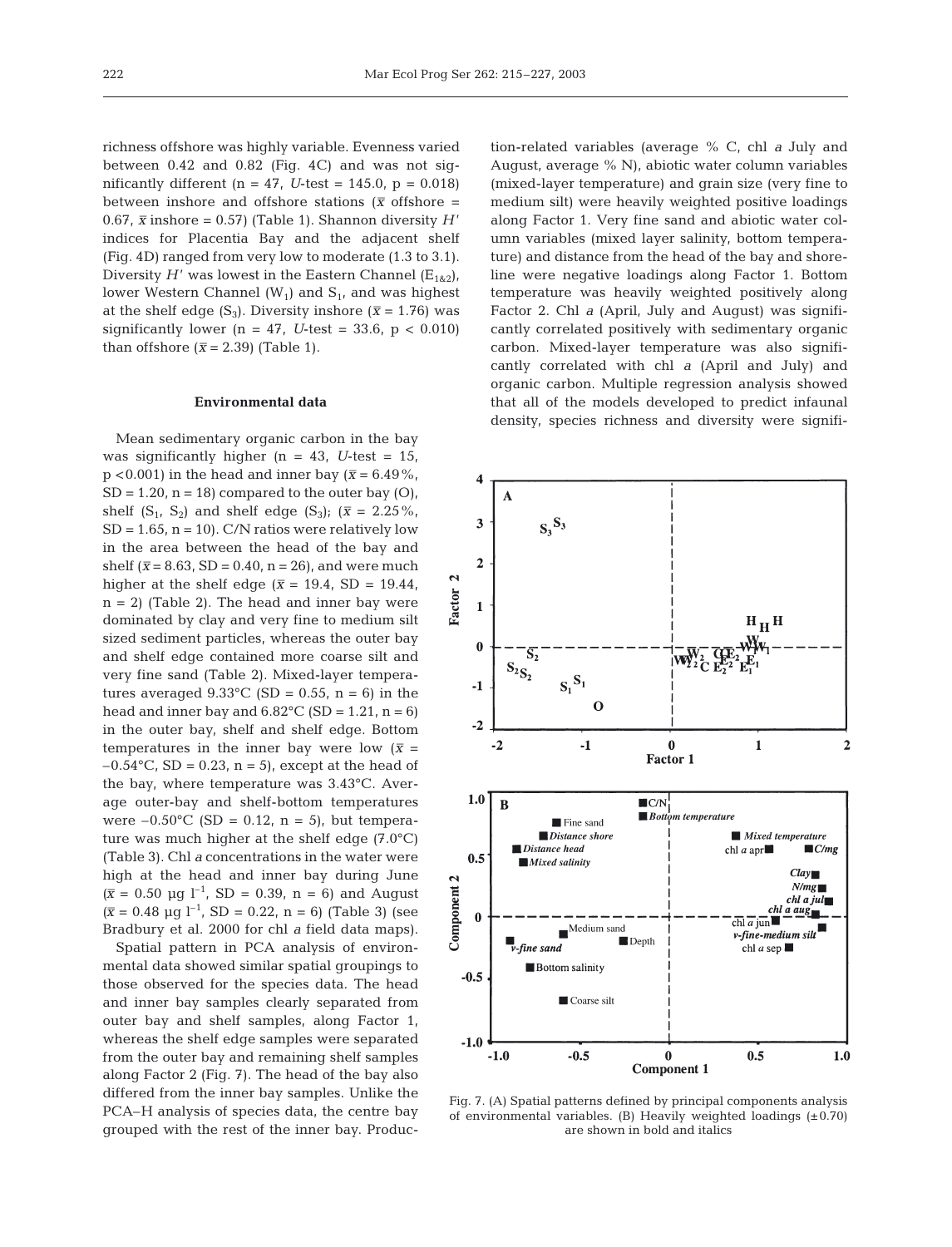Table 2. Summary of site location, depth, sediment-related variables and grain size with 95% confidence intervals; n: sample size, m-f silt: medium to fine silt,<br>of sand ware intervals and metallic sand was and medium sand Table 2. Summary of site location, depth, sediment-related variables and grain size with 95% confidence intervals; n: sample size, m-f silt: medium to fine silt, vf sand: very fine sand, m sand: medium sand

| $(>250-350 \,\mathrm{\mu m})$<br>$(<0-3.9$ µm) $(3.9-31$ µm) $(<31-62.5$ µm) $(<62.5-125$ µm) $(<125-250$ µm) | $0.24 \pm 0.5$<br>$3.9 \pm 4.8$   | $0.16 \pm 0.2$<br>$1.0 \pm 0.2$ | $0.27 \pm 0.5$<br>$1.2 \pm 0.9$ | $0.0 + 0.0$<br>$0.86 \pm 0.7$ | $0.0 \pm 0.0$<br>$0.91 \pm 0.9$ | $0.0 + 0.0$<br>$1.1 \pm 1.9$ | $0.06 \pm 0.1$<br>$0.42 \pm 0.2$ | $0.0 \pm 0.0$<br>$0.20 \pm 0.1$ | $19.4 \pm 14.1$<br>$18.2 \pm 13.2$ | $0.46 \pm 0.3$<br>$32.5 \pm 1.7$       |
|---------------------------------------------------------------------------------------------------------------|-----------------------------------|---------------------------------|---------------------------------|-------------------------------|---------------------------------|------------------------------|----------------------------------|---------------------------------|------------------------------------|----------------------------------------|
|                                                                                                               |                                   |                                 |                                 |                               |                                 |                              |                                  |                                 |                                    |                                        |
|                                                                                                               | $3.9 \pm 2.3$                     | $1.6 \pm 0.5$                   | $1.3 \pm 1.2$                   | $2.6 \pm 1.0$                 | $1.3 \pm 1.0$                   | $1.6 \pm 1.2$                | $21.1 \pm 2.7$                   | $7.7 \pm 8.4$                   | $24.1 \pm 6.8$                     | $11.3 \pm 1.6$                         |
|                                                                                                               | $11.0 \pm 1.2$                    | $10.4 + 6.3$                    | $0.50 \pm 0.4$                  | $8.2 \pm 2.9$                 | $3.3 \pm 3.8$                   | $5.4 \pm 1.1$                | $43.3 + 5.7$                     | $24.6 \pm 1.3$                  | $19.1 \pm 3.0$                     | $5.4 \pm 2.0$                          |
|                                                                                                               | $45.0 \pm 8.9$                    | $38.4 \pm 9.0$ 48.3 $\pm 9.0$   | $41.6 \pm 6.8$                  | $47.4 \pm 7.6$                | $33.8 \pm 16.6$ 60.4 $\pm$ 13.9 | $46.7 \pm 4.2$               | $23.5 + 3.5$                     | $41.8 \pm 2.9$                  | $12.4 \pm 1.9$                     | $22.7 \pm 2.9$                         |
| (grain                                                                                                        | $36.0 \pm 5.6$                    |                                 | $55.0 \pm 16.8$                 | $41.0 \pm 7.6$                |                                 | $45.2 \pm 4.6$               | $11.6 + 2.7$                     | $25.7 \pm 4.0$                  | $6.8 \pm 1.9$                      | $27.7 \pm 0.9$                         |
| size)                                                                                                         | 6                                 | 6                               | 6                               | 5                             | 5                               | 5                            | 3                                | 2                               | 3                                  | 2                                      |
|                                                                                                               | $8.51 \pm 0.2$                    | $9.11 \pm 0.1$                  | $8.79 \pm 0.1$                  | $9.05 \pm 0.2$                | $8.60 \pm 0.2$                  | $9.23 \pm 0.4$               | $0.15 \pm 0.04$ 8.26 $\pm 0.57$  | $8.00 \pm 0.3$                  | $8.42 \pm 0.2$                     | $0.23 \pm 0.5$ 19.44 $\pm 2.0$         |
|                                                                                                               | $\pm 0.61.33 \pm 0.2$             | $\pm 0.30.91 \pm 0.1$           | $1.15 \pm 0.1$                  | $0.64 \pm 0.1$                | $0.77 \pm 0.1$                  | $0.61 \pm 0.1$               |                                  | $0.33 \pm 0.0$                  | $0.14 \pm 0.0$                     |                                        |
|                                                                                                               | 8.07                              | 6.57                            | $\pm 0.1$<br>7.82               | $\pm 0.3$<br>5.31             | $\pm 0.2$<br>6.15               | $\pm 0.4$<br>4.83            | ± 0.23<br>1.26                   | $\pm 0.0$<br>2.70               | $\pm 0.1$<br>0.91                  | $\pm 0.1$<br>5.27                      |
| (C, N)                                                                                                        | S                                 | 3                               | 3                               | S                             | 3                               | 3                            | 3                                | 2                               | S                                  | S                                      |
| $\boxed{\Xi}$                                                                                                 | $67 + 3.7$ ,                      | $210 \pm 5.1$ ,                 | $214 \pm 2.1$ ,                 | $283 \pm 11.7$ ,              | $225 \pm 6.7$ ,                 | $217 \pm 6.5$ ,              | $230 \pm 0.0$ ,                  | $229 \pm 6.9$ ,                 | $184 \pm 0.0$ ,                    | $231 \pm 11.8$ ,                       |
| $({}^{\circ}N, {}^{\circ}W)$                                                                                  | 47°45.26',<br>$54^{\circ}$ 14.07' | 47°34.82',<br>54°7.48'          | 47°38.69',<br>54°15.96'         | 47°26.89',<br>54°19.79'       | 47°44.85',<br>$54^{\circ}3.81'$ | 47°33.80',<br>54° 2.57'      | 47°10.8',<br>54° 22.4'           | 47°43.5',<br>$54^{\circ}47.8'$  | 46°13.5',<br>$54^{\circ}50.4'$     | 54°48.7'                               |
|                                                                                                               | Head (H)                          | Central (C)                     | West $(W_1)$                    | West $(W_2)$                  | East $(E_1)$                    | East $(E_2)$                 | Outer <sub>(O)</sub>             | Shelf $(S_1)$                   | Shelf (S <sub>2</sub> )            | Shelf edge (S <sub>3</sub> ) 45° 5.0', |

| Site                                                                                                                                                      | $\overline{\phantom{a}}$ Distance (km) $\overline{\phantom{a}}$          |                     | $T$ emperature (°C) — |                          | -Salinity (%o)              |                                                      |                |              | Chl a $(\mu g I^{-1})$ |                                                |     |
|-----------------------------------------------------------------------------------------------------------------------------------------------------------|--------------------------------------------------------------------------|---------------------|-----------------------|--------------------------|-----------------------------|------------------------------------------------------|----------------|--------------|------------------------|------------------------------------------------|-----|
|                                                                                                                                                           | rom shore                                                                | from head<br>of bay | $n = 2$               | bottom<br>$\mathbf{n}=2$ | uxed layer<br>$n = 2$       | $\text{bottom}$<br>n = 2                             | Apr            | Jun          | ์<br>มี                | Aug                                            | Sep |
|                                                                                                                                                           | 0.6                                                                      |                     |                       |                          |                             |                                                      |                |              |                        |                                                |     |
| Head (H)<br>Central C                                                                                                                                     |                                                                          |                     |                       |                          |                             |                                                      |                |              |                        |                                                |     |
|                                                                                                                                                           |                                                                          |                     |                       |                          |                             |                                                      |                |              |                        |                                                |     |
|                                                                                                                                                           |                                                                          |                     |                       |                          |                             |                                                      | $\frac{0}{10}$ |              |                        |                                                |     |
|                                                                                                                                                           |                                                                          |                     |                       |                          |                             |                                                      | $\subseteq$    |              |                        |                                                |     |
|                                                                                                                                                           |                                                                          |                     |                       |                          |                             |                                                      | $\subseteq$    |              |                        |                                                |     |
|                                                                                                                                                           |                                                                          |                     |                       |                          |                             |                                                      | $\infty$       |              |                        |                                                |     |
|                                                                                                                                                           |                                                                          |                     |                       |                          |                             |                                                      |                |              |                        |                                                |     |
| West $(W_1)$<br>West $(W_2)$<br>West $(E_1)$<br>East $(E_2)$<br>East $(E_2)$<br>Outer (O)<br>Outer (O)<br>Shelf $(S_1)$<br>Shelf $(S_2)$<br>Shelf $(S_2)$ | $\begin{array}{c} 0.00000 \\ 1.00000 \\ 0.0000 \\ 0.0000 \\ \end{array}$ |                     |                       |                          | 800000001148<br>53555588888 | 2 1 1 1 2 3 3 4 5 6 6 7<br>2 3 4 5 6 7 8 7 8 7 8 7 8 |                | 48.888877920 |                        | 8 3 3 3 3 3 3 3 5 5 5<br>6 6 6 6 6 6 6 6 6 6 6 |     |
|                                                                                                                                                           |                                                                          |                     |                       |                          |                             |                                                      | $\supseteq$    |              |                        |                                                |     |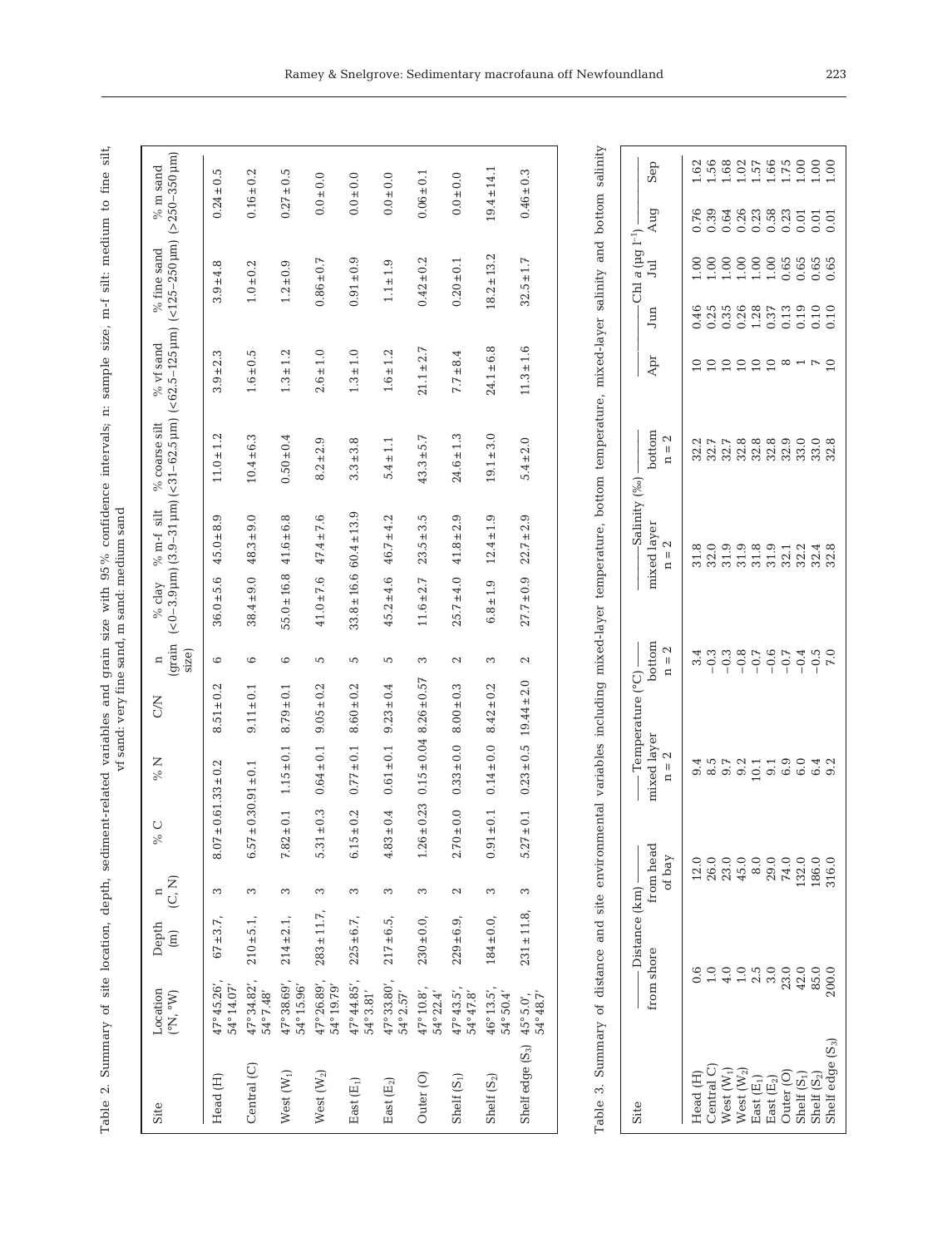Table 4. (A) Multiple stepwise regression of environmental variables with density (no.  $m^{-2}$ ). The overall model is significant (p = 0.009,  $R^2$  = 0.71) with df = 9, 24 (regression and total, respectively) and *F* = 3.99. (B) Multiple stepwise regression of environmental variables with species richness. The overall model is significant (p = 0.001,  $\bar{R}^2 = 0.79$ ) with df = 9, 24 (regression and total, respectively) and *F* = 6.43. Environmental variable(s) that contributed significantly to the model are shown in bold

| Environmental<br>variables       | Standardized regres- p-values<br>sion coefficients |       |
|----------------------------------|----------------------------------------------------|-------|
| (A)<br>Very fine to medium silt  | 0.176                                              | 0.599 |
| Depth                            | 0.727                                              | 0.188 |
| Salinity (mixed layer)           | 0.921                                              | 0.686 |
| Temperature (mixed layer)        | 0.909                                              | 0.109 |
| Temperature (bottom)             | $-0.798$                                           | 0.359 |
| Salinity (bottom)                | $-1.494$                                           | 0.221 |
| Distance from head of bay        | $-0.160$                                           | 0.934 |
| Chl $\alpha$ Jun                 | $-0.146$                                           | 0.662 |
| $%$ carbon                       | $-1.770$                                           | 0.005 |
| (B)                              |                                                    |       |
| Very fine to medium silt         | 0.032                                              | 0.907 |
| Depth                            | $-1.590$                                           | 0.558 |
| <b>Salinity (mixed layer)</b>    | 0.265                                              | 0.027 |
| <b>Temperature (mixed layer)</b> | 1.319                                              | 0.010 |
| Temperature (bottom)             | 4.587                                              | 0.064 |
| Salinity (bottom)                | $-1.412$                                           | 0.065 |
| Distance from head of bay        | $-1.949$                                           | 0.131 |
| Chl $\partial$ Jun               | $-2.517$                                           | 0.847 |
| $%$ carbon                       | 0.054                                              | 0.003 |
|                                  |                                                    |       |

cant. Sedimentary organic carbon was the only significant predictor of infaunal density with a negative relationship (Table 4A). Mixed-layer temperature and salinity were significant positive predictors of species richness (Table 4B). Organic carbon was also negatively related to species richness. No single environmental variable predicted Shannon diversity (i.e. no significant simple linear regressions).

#### **DISCUSSION**

Although benthic ecologists have long appreciated that marine sedimentary communities are patchily distributed (Petersen 1913, Jones 1950), the question of why spatial variation exists is still not fully understood. This is the first comprehensive study on sedimentary macrofauna in muddy substrates in Placentia Bay, Newfoundland, and the adjacent shelf environment, and it suggests that broad-scale changes in community composition may be related to surface water characteristics (e.g. chl *a*).

Sedimentary organic carbon may help to explain some of the faunal variation, in that high amounts of organic carbon within Placentia Bay sediments influ-

enced species composition, richness and diversity of macrofaunal communities. Many of the dominant species in Placentia Bay are typically abundant in organicrich areas. For example, in a shallow site (46 m) in St. Margaret's Bay, Nova Scotia (Volckaert 1987), where organic carbon content in sediments (3.8 to 4.6%) rivalled that of Placentia Bay, dominant species were similar to those in Placentia Bay. In contrast, organic carbon in nearby Conception Bay was much lower  $(0.58$  to  $2.52\%)$  (Kennedy 1985) than in Placentia Bay, and 2 of the 3 dominant taxa in Conception Bay that were not encountered in Placentia Bay are sensitive to organic pollution (Mirza & Gray 1981: *Maldane sarsi*; Pearson et al. 1983: *Nepthys incisa)*. Macrofaunal densities inshore (2717 to 12600 ind.  $m^{-2}$ ) were high compared to other muddy, northern areas at similar depths. Long & Lewis (1987) found macrofaunal densities in the Gulf of St. Lawrence to be very low (330 to 3425 ind.  $m^{-2}$ , 0.5 mm sieve) and densities were 20 to 37 times higher in Placentia Bay compared to deep (207 to 274 m), muddy areas of Conception Bay (134.8 to 380.8 ind.  $m^{-2}$ , 1 mm sieve: Schiebe 1991); however, a coarser sieve size in this study (1 mm) was also likely a contributing factor. In contrast, macrofaunal densities in Nain Bay, Labrador (7050 to 17 198 ind.  $m^{-2}$ , sieve size not reported: Mills 1975), correspond to some of the higher densities observed in Placentia Bay. High densities of macrofauna in Placentia Bay were not unexpected, given that the bay is relatively productive.

At a continental slope site (530 to 2003 m deep) off Cape Hatteras, North Carolina, where there is a high flux of organic carbon, infaunal assemblages were also strikingly different from adjacent regions (Blake & Hilbig 1994). The polychaete *Cossura longocirrata* was one of the dominant species, and infaunal assemblages were characterised by lower species richness and diversity (Blake et al. 1987, Blake & Grassle 1994). Levels of diversity within the inshore portion of Placentia Bay were low, largely because of the dominance of *C. longocirrata*; this species has been described as opportunistic (Olsgard & Hasle 1993). In Placentia Bay, lower organic carbon offshore corresponded to higher species richness, diversity and lower densities of *C. longocirrata*. Species diversity *(H*') and richness were also relatively higher in Conception Bay *(H*': 2.2 to 3.0; richness: 22 to 46) compared to Placentia Bay (Scheibe 1991); however, these comparisons should be interpreted with caution given the differences in collection and processing techniques.

Distinct communities occurred at the head of the Bay, in the Central Channel and on the continental shelf. Sites within the Eastern and Western Channels were generally similar to one another, whereas those from the outer bay to the edge of the continental shelf changed with increased distance from the inner bay.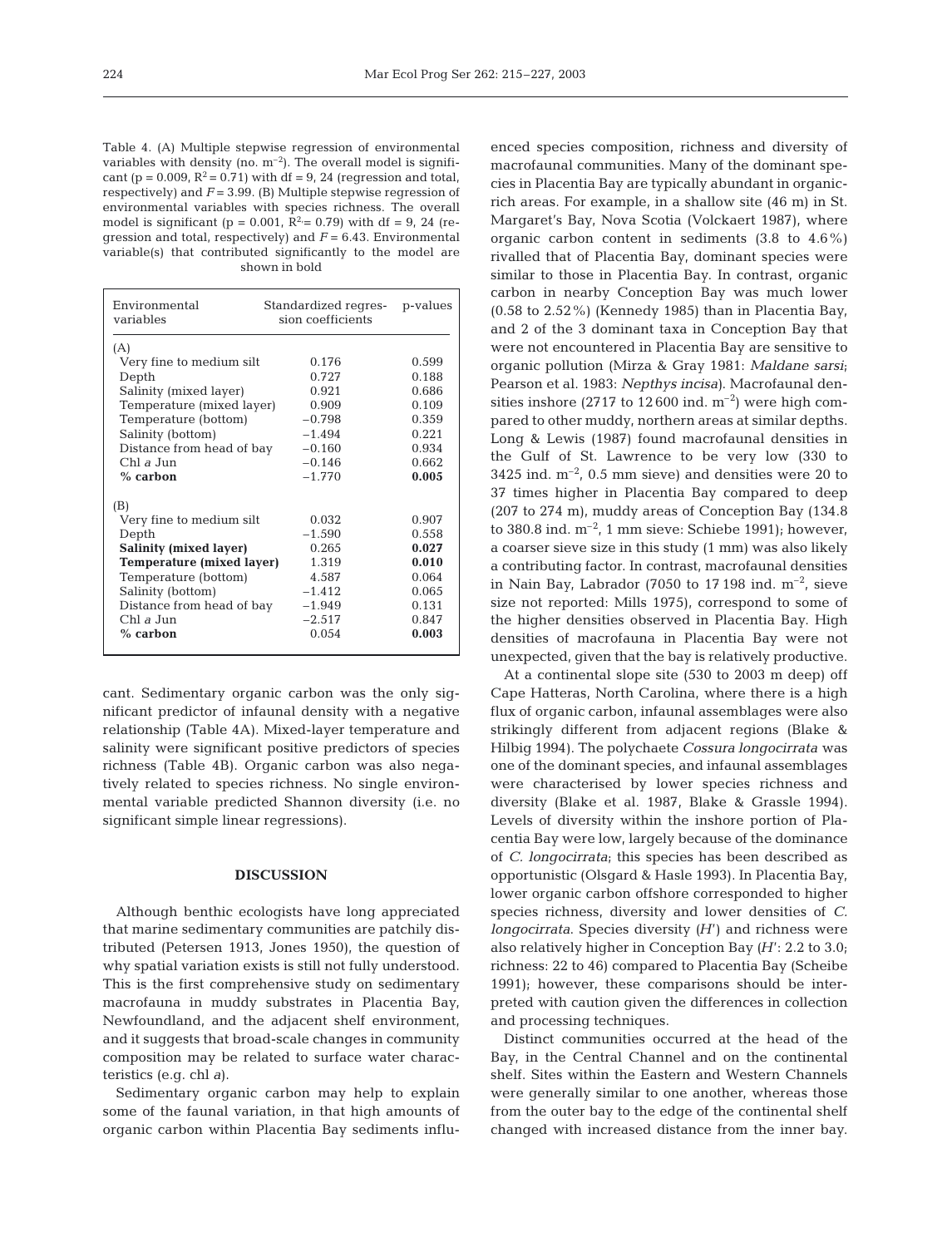This pattern suggests that the islands located within the inner portion of Placentia Bay may directly or indirectly play a delimiting role for environmental and biological parameters. The first PCA–H axis suggests an inshore/offshore trend in community differences, whereas the second axis describes inner bay community differences. In general, the inshore (head and inner bay) portion of the bay was characterised by greater mixed-layer temperatures, higher surface production (chl *a*), large amounts of relatively fresh organic carbon (low C/N ratios) and high densities of *Cossura longocirrata*.

At local scales (e.g. head of the bay and offshore), grain size was particularly important in influencing macrofaunal composition, despite varying amounts of organic carbon. *Pectinaria granulata* was a dominant member of the infaunal community at the shallow site at the head of the bay, where sediments contained more fine sand compared to other inshore sites. *P. granulata* displays remarkable selectivity in grain size when tube building (P. Pocklington pers. obs.) and the relatively higher variability in fine sand deposits at this site may explain variability in abundance. Five polychaete species *(Scoloplos armiger*, *Pherusa plumosa*, *Spio filicornis, Syllides longocirrata* and *Goniada maculata)* were shared between the head of the bay and the offshore sites, but were effectively absent in areas in between. All of these species are usually found in coarse sediments (Hughes et al. 1972, Appy et al. 1980, P. Pocklington pers. obs.), and offshore sites did contain high proportions of coarse and medium sand. Snelgrove & Butman (1994) have argued that sediment grain size may often be a surrogate for correlated variables such as larval supply. In this system, however, the spatial discontinuity suggests that grain size per se may be important, rather than organic content or larval supply. Indeed, the strong cyclonic surface currents in Placentia Bay (Schillinger et al. 2000) provides ample opportunity for dispersal throughout the bay. One other contributing factor to the composition of the shelf edge community may have been the influence of the Gulf Stream (Sheng & Thompson 1996). *Aricidea quadrilobata* was only found at the shelf edge, where bottom temperature was higher than in any other area; Placentia Bay is near its northern limit (P. Pocklington unpubl. data).

The offshore sites appear to support a deeper-living fauna, where significantly more organisms were found in the 3 to 10 cm core fraction compared to inshore. Inshore areas may have reduced oxygen concentrations below the first few millimetres of sediment, given that sedimentary organic carbon content inshore was very high (4.8 to 9.1%). Valderhaug & Gray (1984) reported that carbon levels comparable to those observed in Placentia Bay are typical for areas that receive high sewage input. High organic carbon degradation in sediments is associated with reduced porewater oxygen content and accumulation of hydrogen sulphide. Both variables limit infaunal abundance (Lopez-Jumar 1981, Levin et al. 1991). Placentia Bay inshore cores smelled strongly of hydrogen sulphide and were noticeably black below the top 2.0 to 2.5 cm; however, black sediment was not observed until much deeper in offshore sediments. High amounts of organic carbon in Placentia Bay sediments may be a result of high rates of sedimentation or slowed degradation of organic material due to cold temperatures (Pomeroy & Deibel 1986). Although there are small coastal communities around Placentia Bay, it is unlikely that sewage runoff is a significant factor for such a large, well-flushed bay.

Low C/N ratios for Placentia Bay indicate that relatively fresh (Banse 1974) and easily degradable (Parsons et al. 1977) organic material from the plankton reaches the benthos; C/N ratios indicate food quality in the benthic environment (Mills 1975, Grebmeier et al. 1988, Levin et al. 1991). Much higher ratios (e.g. 14 to 30) are expected for lower-quality refractory material typical of terrestrial sources (Godell 1972). Freshwater sources entering Placentia Bay are few, and supply of allochthonous particulate material is likely of little influence. Nonetheless, there was terrestrial debris in cores collected at the head of the bay (authors' pers. obs.). Low C/N ratios along with the association between areas with high surface chl *a* and sedimentary organic carbon suggest that water column production sinks fairly quickly to the bottom (e.g. Ambrose & Renaud 1995) before it degrades or is advected out of the bay.

Studies at scales larger than Placentia Bay have shown a positive relationship between surface chl *a* concentrations and benthic biomass and/or abundance (Grebmeier et al. 1988, Ambrose & Renaud 1995), but a negative relationship was observed in Placentia Bay. Similarly, the relationship between total macrofaunal density and sedimentary organic carbon was negative (Table 3). Abundance was significantly higher in the less productive offshore sites, and within the inshore sites some of the lowest densities were found at the head of the bay. Ambrose & Renaud (1995) noted some decoupling of surface production and benthic biomass in a Greenland polynya, where benthic biomass/density was lower than in areas where surface and sedimentary chl *a* were closely linked; decoupling was attributed to zooplankton grazing. Decoupling was probably not the mechanism in Placentia Bay because high surface chl *a* was generally associated with high sedimentary organic carbon.

The negative relationship between surface production and infaunal density in Placentia Bay is likely a result of several confounding factors. Offshore densities were greatly increased by the deeper-living fauna; if only the upper 0 to 3 cm core fractions are compared,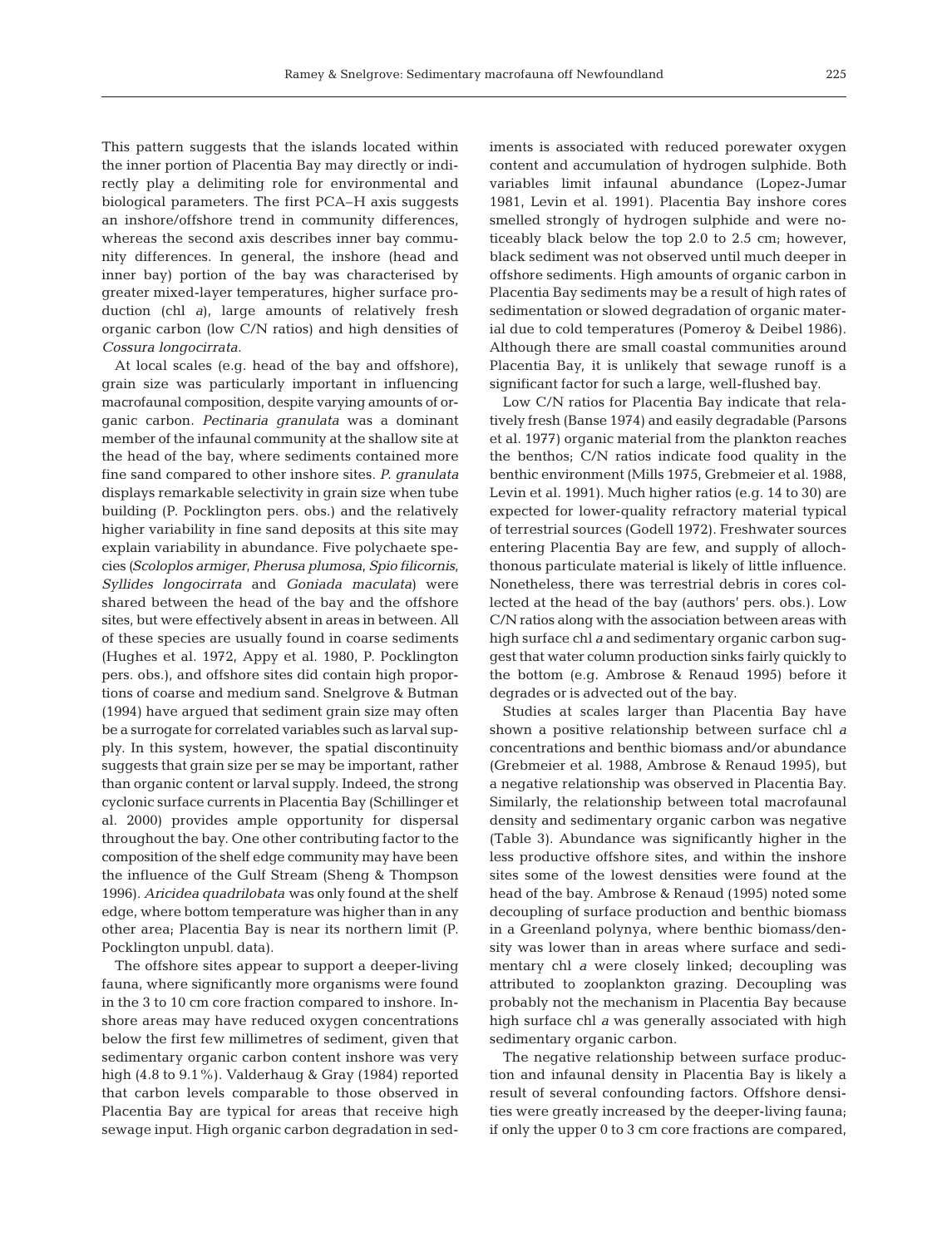then inshore and offshore densities are not significantly different  $(n = 47, U-test = 124.5, p = 0.065)$ . Moreover, a single offshore site located near Oderin Bank (Fig. 1) is known by local fishermen to be very productive, and had much higher densities than other offshore sites. Upwelling areas have been associated with high macrofaunal abundance (Levin & Gage 1998), except when hypoxia confounds the pattern (Sanders 1969). Inshore, low densities were observed at 3 sites where organic carbon was highest; low densities may be a result of sulphide production in sediments or poorer food quality. In conclusion, broadscale patterns of community composition and density in Placentia Bay and the adjacent shelf are largely correlated with surface oceanography as seen by the importance of surface characteristics (chl *a*) and sedimentary carbon (which tracks surface production).

*Acknowledgements.* We are grateful to the crew of the MV 'Mares' and to J. Martin, T. Brown, B. Nolan and A. Beaudoin for assistance in the field. Taxonomic assistance was provided by P. Pocklington, R. Petrecca, D. Steele, J. P. Grassle and K. Gilkinson. Discussions and input from R. Haedrich and D. Schneider helped in the design of the study; they also provided valuable comments on an earlier draft of this manuscript, as did W. Ambrose, D. Deibel and J. P. Grassle. Additional comments from L. Levin and 3 anonymous reviewers were also extremely helpful. This research was supported by a Natural Sciences and Engineering Research Council of Canada (NSERC) Research Grant to P.V.R.S., the NSERC Industrial Chair in Fisheries Conservation, and a fellowship to P.A.R. from the School of Graduate Studies at Memorial University.

#### LITERATURE CITED

- Ambrose WG Jr, Renaud PE (1995) Benthic response to water column productivity patterns: evidence for benthicpelagic coupling in Northeast water polynya. J Geophys Res 100:4411–4421
- Appy TD, Linkletter EL, Dadswell MJ (1980) A guide to the marine flora and fauna of the bay of fundy: Annelida: Polychaeta. Fish Mar Serv Tech Rep 920:1–123
- Banse A (1974) On the interpretation of data for carbon to nitrogen ratio of phytoplankton. Limnol Oceanogr 19:695–699
- Blake JA, Grassle JF (1994) Benthic community structure on the U.S. South Atlantic slope off the Carolinas: spatial heterogeneity in a current-dominated system. Deep-Sea Res II 4–6:835–874
- Blake JA, Hilbig B (1994) Dense infaunal assemblages on the continental slope off Cape Hatteras, North Carolina. Deep-Sea Res II 4–6:875–899
- Blake JA, Hecker B, Grassle JF, Brown B and 9 others (1987) Study of biological processes on the US South Atlantic slope and rise: Phase 2. Final Report Prepared for the US Department of the Interior, Minerals Management Service, Washington, DC, p 1–415
- Bradbury IR, Snelgrove PVR (2001) Contrasting larval transport in demersal fish and benthic invertebrates: the roles of behavior and advective processes in determining spatial pattern. Can J Fish Aquat Sci 58:811–823

Bradbury IR, Snelgrove PVR, Fraser S (2000) Transport and de-

velopment of eggs and larvae of Atlantic cod, *Gadus morhua*, in relation to spawning time and location in coastal Newfoundland. Can J Fish Aquat Sci 57:1761–1772

- Butman CA (1987) Larval settlement of soft-sediment invertebrates: the spatial scales of pattern explained by active habitat selection and the emerging role of hydrodynamical processes. Oceanogr Mar Biol Annu Rev 25:113–165
- Davis JM, Payne P (1984) Supply of organic matter to the sediment in northern North Sea during a spring phytoplankton bloom. Mar Biol 78:315–324
- Drazen JC, Baldwin RJ, Smith KL Jr (1998) Sediment community response to a temporally varying food supply at an abyssal station in the NE pacific. Deep-Sea Res II 45: 893–913
- Duineveld GCA, Tselepides A, Witbaard R, Bak RPM, Berghuis EM, Nieuwland G, Weele J van der, Kok A (2000) Benthic-pelagic coupling in the oligotrophic Cretan Sea. Prog Oceanogr 46:457–480
- Elmgren RA (1978) Structure and dynamics of Baltic benthic communities, with particular reference of the relationship between macro- and meio-fauna. Kiel Meeresforsch Sonderh 4:1–22
- Gabriel KR (1971) The biplot graphic display of matrices with application to principal component analysis. Biometrika 58:453–467
- Godell HG (1972) Carbon/nitrogen ratio. In: Fairbridge RW (ed) Encyclopedia of geochemistry and environmental science. Van Nostrand Reinhold, New York
- Gooday AJ, Pfannkuche O, Lambshead PJD (1996) An apparent lack of response by metazoan meiofauna to phytodetritus deposition in the bathyal north-eastern Atlantic. J Mar Biol Assoc UK 76:297–310
- Grassle JF, Smith W (1976) A similarity measure sensitive to the contribution of rare species and its use in investigation of variation in marine benthic communities. Oecologia 25: 13–22
- Gray JS (1974) Animal-sediment relationships. Oceanogr Mar Biol Annu Rev 12:223–261
- Grebmeier JM, McRoy CP, Feder HM (1988) Pelagic-benthic coupling on the shelf of the northern Bering and Chukchi Seas. I. Food supply source and benthic biomass. Mar Ecol Prog Ser 48:57–67
- Houston KA, Haedrich RL (1984) Abundance and biomass of macrobenthos in the vicinity of Carson Submarine Canyon, northwest Atlantic Ocean. Mar Biol 82:301–305
- Hughes RN, Peer DL, Mann KH (1972) Use of multivariate analysis to identify functional components of the benthos in St. Margaret's Bay, Nova Scotia. Limnol Oceanogr 17: 111–121
- Jones NS (1950) Marine bottom communities. Biol Rev 25: 283–313
- Jørgensen BB (1983) Processes at the sediment-water interface. In: Bolin B, Cook RB (ed) The major biogeochemical cycles and their interactions. Stockholm Scientific Committee on Problems of the Environment, Stockholm, p 477–509
- Kennedy VS (1985) A summer benthic survey in Conception Bay, Newfoundland, emphasizing zoogeography of annelids and amphipods*.* Can J Zool 63:1863–1869
- Lampitt RS, Raine RCT, Billett DSM, Rice AL (1995) Material supply to the European continental slope: a budget based on benthic oxygen demand and organic supply. Deep-Sea Res I 42:1865–1880
- Lawson GL, Rose G (2000) Small-scale spatial and temporal patterns in spawning of Atlantic cod (Gadus morhua) in coastal Newfoundland waters. Can J Fish Aquat Sci 57:1011–1024
- Lewis DW, McConchie D (1994) Analytical sedimentology. Chapman & Hall, New York